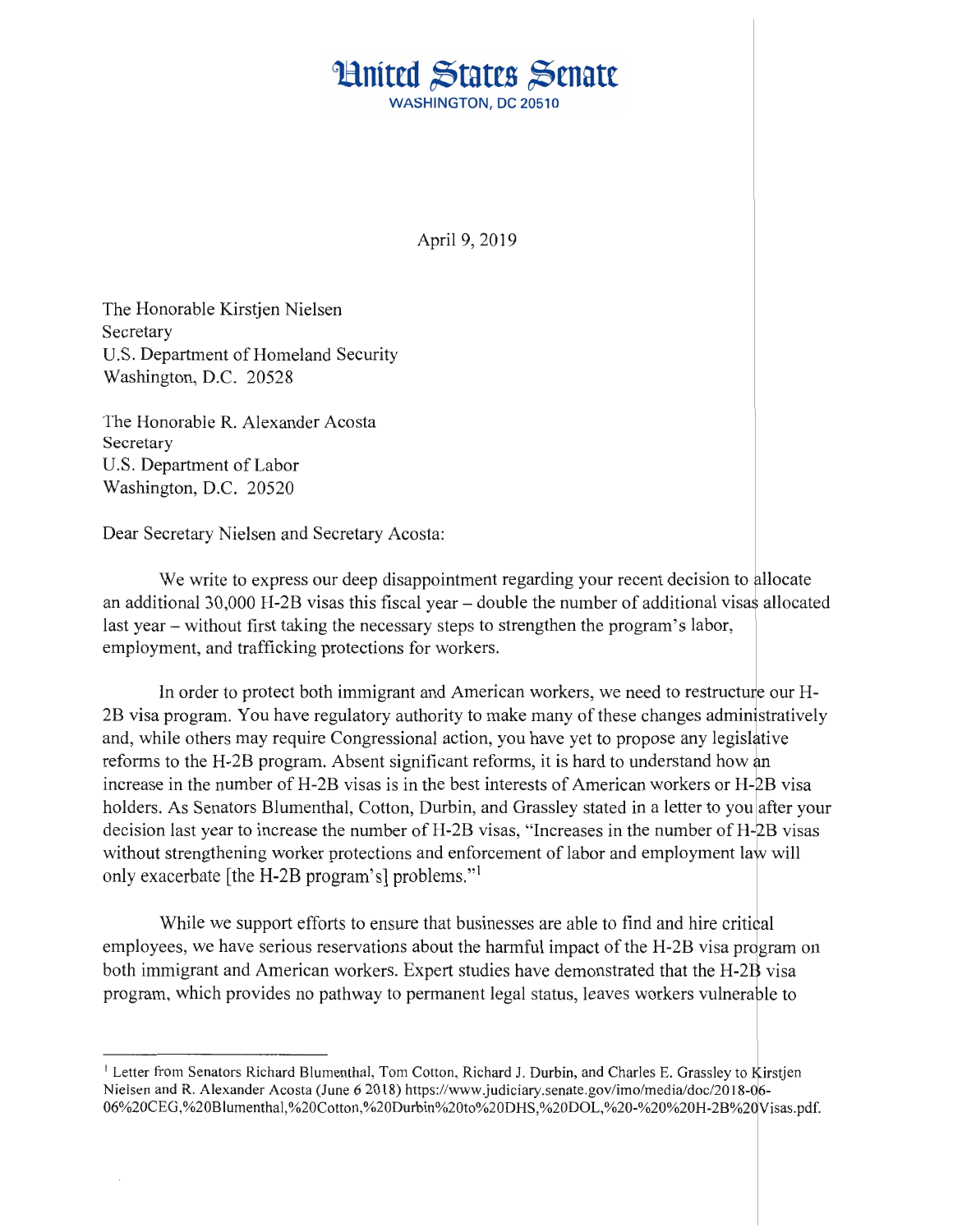wage theft, abuse, and trafficking.<sup>2</sup> H-2B workers are often at the mercy of their employers, which means they may be afraid to speak out against poor working conditions.<sup>3</sup> Even when they do speak out, they can struggle to access our justice system to protect themselves from retaliation by their employers.<sup>4</sup> This creates a perverse incentive for unscrupulous employers to hire  $H$ -2B workers instead of American workers. Moreover, where employers are able to force H-2B workers to accept poor working conditions, Americans working alongside them may struggle to compel employers to abide by federal labor and employment laws. As a result, American workers in these industries may also be forced to endure exploitative working conditions.

We regret to say that your decision to once again dramatically increase the number of H-2B visas without first implementing much-needed reforms to the program will hurt A and H-2B workers alike.

Given our concerns, we urge you to reconsider your decision and we request that you provide a written report and staff level briefing to the Senate Judiciary Committee justifying your decision to provide an additional 30,000 H-2B visas. Your report and briefing should include relevant data and a detailed explanation of how and why you arrived at this decision. In addition, we urge you to make special provisions to require the re-advertising of positions for any additional visas allocated in order to ensure that U.S. workers will have a realistic and imely opportunity to apply.

We kindly request that you respond to this letter by April 26, 2019. Thank you for your assistance in this matter.

Sincerely,

Ulmmen/Lel

RICHARD BLUMENTHAL United States Senate

CHARLES E. GRASSLEY United States Senate

<sup>3</sup> Daniel Costa *supra* note 1.<br><sup>4</sup> *Id.; See e.g. E*ditorial, *Forced Labor on American Shores* N.Y. Times (July 8 2012) https://www.nytimes.com/2012/07/09/opinion/forced-labor-on-american-shores.html

<sup>2</sup>*See e.g.,* Polaris, *Human Trafficking on Temporary Work Visas* (June 5 2018), 25-28,

https://polarisproject.org/sites/default/files/Human%20Trafficking%20on%20Temporary%20Work%20Wisas%20A %20Data%20Analysis%202015-2017.pdf (regarding trafficking in the H-2B visa program); Daniel Costa, The H-2B *Temporary Foreign Worker Program* Economic Policy Institute (June 8 2016) https://www.epi.org/publication/theh-2b-temporary-foreign-worker-program-examining-the-effects-on-americans-job-opportunities-and-wages/ ("The legal framework of the H-2B program facilitates the exploitation and abuse of migrant workers.").